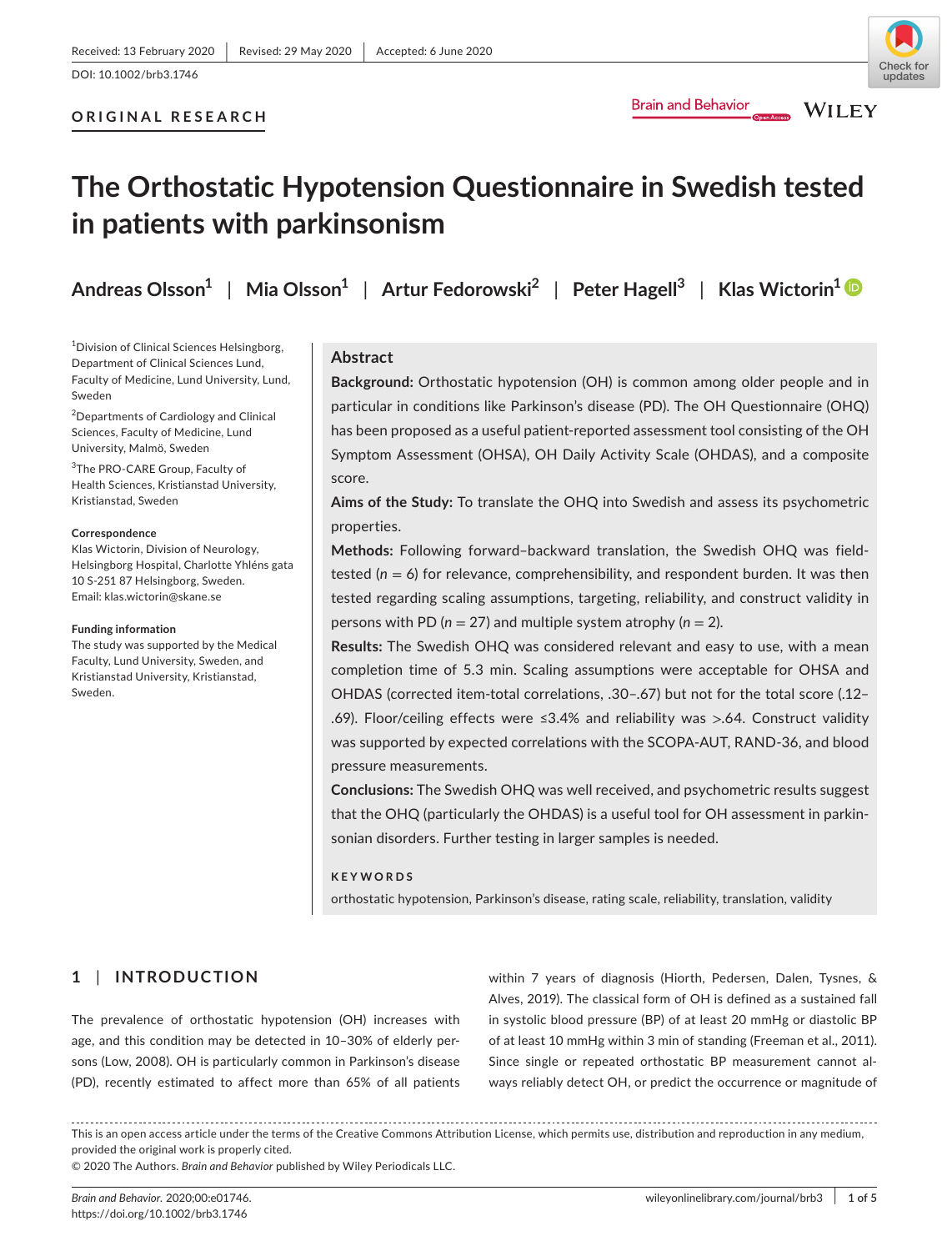**2 of 5 |**  Andreas Olsson *et al*.

OH-related symptoms, Kaufmann, Malamut, Norcliffe-Kaufmann, Rosa, and Freeman (2012) developed the Orthostatic Hypotension Questionnaire (OHQ) as a self-reporting instrument to help fill this gap. The OHQ has been proposed as a valid tool in clinical research (Hauser, Biaggioni, Hewitt, & Vernino, 2018) and practice (Frith & Newton, 2016).

The OHQ (Table 1) is composed of two parts: the 6-item OH Symptom Assessment (OHSA), assessing OH symptom severity, and the 4-item OH Daily Activity Scale (OHDAS), assessing the impact of OH on daily activities. In addition, a composite 10-item OHQ score has also been suggested (Kaufmann et al., 2012). All items are scored 0 through 10 (higher scores = worse) and summed into the respective total scores. It has been translated into multiple languages (H. Kaufmann, personal communication), but not yet into any Scandinavian language.

Here, we translated the OHQ into Swedish, assessed the translation and tested its psychometric properties in persons with parkinsonian disorders.

# **2** | **METHODS**

The study was approved by the local ethics committee and conducted in accordance with the declaration of Helsinki.

The translation was made using the forward–backward method by a panel of three experts in the fields of OH, PD, and patient-reported outcome assessment. A field-test regarding relevance, comprehensibility, and respondent burden (completion time) was performed with six persons with PD (three men) aged 64–85 years and diagnosed with PD since 4–7 years.

During the second half of 2018, a total of 41 persons with PD (*n* = 39) or multiple system atrophy (MSA) (*n* = 2), and with

documented or suspected OH-related symptoms, gave written consent and were screened for inclusion at the neurology outpatient clinics at three hospitals in southern Sweden. Patients were excluded either because they did not fulfill the OH consensus criteria  $(n = 7)$ or were found unable to manage the study protocol due to advanced cognitive or motor disability (*n* = 5). Twenty-nine individuals (27 with PD and 2 with MSA) were included (Table 2). At a single visit for each patient, data were collected from patient records, orthostatic BP measurements (after 10 min of supine rest; directly upon standing and after 3 and 5 min of standing; using an automated device), clinical assessments using the Unified Parkinson's Disease Rating Scale (UPDRS) part III (motor score) (Movement Disorder Society Task Force on Rating Scales for Parkinson's D, 2003), and the Montreal Cognitive Assessment (Nasreddine et al., 2005), and self-report using the Swedish OHQ, the Scales for Outcome in Parkinson's disease—Autonomic (SCOPA-AUT) (Visser, Marinus, Stiggelbout, & Van Hilten, 2004), and the generic health status questionnaire RAND-36 (Hays & Morales, 2001).

Psychometric analyses were performed for the subscales as well as for the composite OHQ, according to Classical Test Theory (CTT) (Hobart & Cano, 2009; Ware & Gandek, 1998), using IBM SPSS 25. *Scaling assumptions* (i.e., the legitimacy of summing item scores into total scores) were analyzed by corrected item-total correlations (CITC). *Targeting* (i.e., how well the individual scores accorded with scale coverage) was evaluated by the distribution of scale scores, floor and ceiling effects, and skewness. *Reliability (internal consistency)* was tested by Cronbach's coefficient alpha, and score homogeneity was assessed by the average interitem correlation. *Construct validity* was tested by correlating (Spearman's rho) OHQ scores with the various domain scores of the SCOPA-AUT and RAND-36, as well as with the maximum orthostatic drop in systolic BP (after 3 and 5 min of standing). It was hypothesized that OHQ scores would show

**TABLE 1** Item and response category wording of the OHQ, English and Swedish versions

| Orthostatic Hypotension Questionnaire Symptom assessment (OHSA)<br>Graded on a Likert scale with a minimum of 0 (none) and a maximum of 10 (worst possible)                                                                                       |                                                                                                                                                                                                                                                               |  |  |  |
|---------------------------------------------------------------------------------------------------------------------------------------------------------------------------------------------------------------------------------------------------|---------------------------------------------------------------------------------------------------------------------------------------------------------------------------------------------------------------------------------------------------------------|--|--|--|
| English version                                                                                                                                                                                                                                   | Swedish version                                                                                                                                                                                                                                               |  |  |  |
| 1. Dizziness, lightheadedness, feeling faint, or feeling like you might<br>black out<br>2. Problems with vision (blurring, seeing spots, tunnel vision, etc.)<br>3. Weakness<br>4. Fatigue<br>5. Trouble concentrating<br>6. Head/neck discomfort | 1. Yrsel, svimningskänsla, upplevelse av att du kan komma att förlora<br>medvetandet<br>2. Problem med synen (suddighet, upplevelse av fläckar, tunnelseende,<br>etc)<br>3. Svaghet<br>4. Trötthet<br>5. Problem med koncentration<br>6. Obehag i huvud/nacke |  |  |  |
| Orthostatic Hynotension Daily Activity Scale (OHDAS)                                                                                                                                                                                              |                                                                                                                                                                                                                                                               |  |  |  |

Orthostatic Hypotension Daily Activity Scale (OHDAS)

Graded on a Likert scale with a minimum of 0 (no interference) and a maximum of 10 (complete interference). Including checkbox for each item: "Cannot do for other reasons"

| English version                                      | Swedish version                                         |
|------------------------------------------------------|---------------------------------------------------------|
| 1. Activities that require standing for a short time | 1. Aktiviteter som krävt att man står under en kort tid |
| 2. Activities that require standing for a long time  | 2. Aktiviteter som krävt att man står under en lång tid |
| 3. Activities that require walking for a short time  | 3. Aktiviteter som krävt att man går under en kort tid  |
| 4. Activities that require walking for a long time   | 4. Aktiviteter som krävt att man går under lång tid     |

*Note:* The full, formatted scale (including respondent instructions) is available from the corresponding author.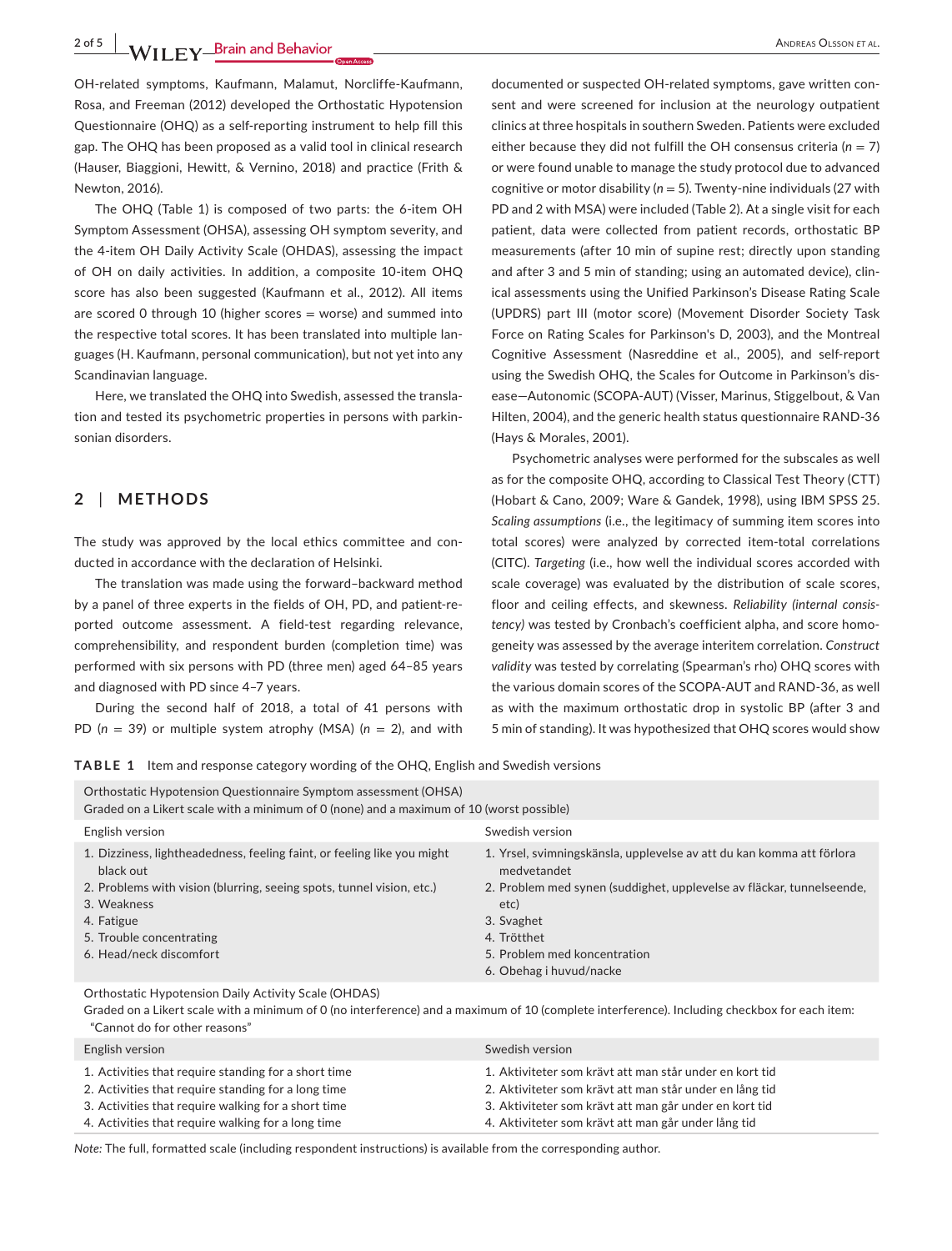ANDREAS OLSSON ET AL. 3 of 5

| <b>TABLE 2</b> Sample characteristics |  | Age (years), mean (SD)                       | 72.0 (7.3)              |
|---------------------------------------|--|----------------------------------------------|-------------------------|
|                                       |  | Men/Women, n (%)                             | 20(69)/9<br>(31)        |
|                                       |  | UPDRS III (score), median (q1-q3), mean (SD) | $22(16-28)$ ,<br>22(11) |
|                                       |  | MoCA (score), mean $(q1-q3)$                 | $24(22-27)$             |
|                                       |  | PD duration/medication (years), mean (SD)    | 5.8(4.5)                |
|                                       |  | PD symptoms (years), mean (SD)               | 7.7(4.8)                |
|                                       |  | OH systolic BP fall (mmHg), mean (SD)        | 40 (25)                 |
|                                       |  | LEDD equivalent (mg), mean (SD)              | 757 (370)               |
|                                       |  | OHQ completion time (minutes), mean (SD)     | 5.3(2)                  |
|                                       |  |                                              |                         |

*Note:* q1–q3, first and third quartile; LEDD, Levodopa equivalent daily dose; *SD*, standard deviation.

the strongest correlations with scores on the cardiovascular domain (CV) of the SCOPA-AUT and the physical functioning (PF) and role limitations/physical health (RP) scales of the RAND-36. Correlations between OHQ scores and orthostatic drop in systolic BP were expected to be moderate, but stronger for OHSA than OHDAS scores. For additional interpretation criteria, see Table 3.

# **3** | **RESULTS**

The Swedish OHQ was considered relevant  $(n = 6)$  and easy to understand  $(n = 6)$ ; the average completion time was 7.2 (SD, 2.9; minmax 4–13) minutes.

Psychometric data are summarized in Table 3. The CITCs were lower than in previous studies on the OHQ, but still within the acceptable range of 0.3 or greater (Hobart & Cano, 2009) for the OHDAS and OHSA. For the OHDAS, all CITCs were ≥0.6 and for the OHSA, item 6 (head/neck discomfort) had a CITC of 0.3 and items 1, 3, and 5 had values between 0.3 and 0.4. For the total OHQ score, all CITCs were >0.3 except for item 6 (0.12). Score homogeneities were 0.54 (OHDAS), 0.24 (OHSA), and 0.29 (total OHQ score).

Targeting analysis suggested that the participants were not constrained by the scale range. Average total scores were relatively close to the scale midpoints and not notably skewed. Floor and ceiling effects were absent for the OHSA as well as for the composite OHQ, and the OHDAS had a floor effect of 3.4%, still well within acceptable levels of <15%–20% (Hobart & Cano, 2009).

Reliability of the OHSA was suboptimal (0.64; 95% CI, 0.40– 0.81), whereas it was acceptable for the OHDAS (0.81; 95% CI, 0.67–0.90) and the OHQ composite score (0.79; 95% CI, 0.63–0.89). For the OHSA, alpha remained identical when item 6 was deleted and when this item was deleted from the total OHQ score, alpha increased (0.82), suggesting problems with, for example, construct conceptualization or multidimensionality.

Analysis of construct validity relative to SCOPA-AUT showed the strongest correlations with the CV domain for all OHQ scores. For RAND-36, the strongest correlations were found with the PF and RP scores. The maximum systolic BP fall correlated stronger with OHSA (0.40) than with OHDAS (0.33).

# **4** | **DISCUSSION**

The Swedish OHQ was well received by persons with parkinsonian disorders, and overall the psychometric analysis showed similar results to that of the English original (Frith & Newton, 2016; Kaufmann et al., 2012).

For scaling assumptions, it is recommended that individual items in any scale should have a CITC of ≥0.3, and preferably ≥0.4, to support the idea that the items represent the same phenomenon and to legitimatize summation of item scores into a total score (Hobart & Cano, 2009). Altogether, the Swedish OHQ met these criteria, although the OHSA and particularly item 6 (head/neck discomfort) displayed some problems that were also reflected in the total OHQ score. However, excluding this item would result in a scale not covering a symptom like "coat hanger pain," which is known to frequently occur in OH. In the current study, we did not find support for the use of a total OHQ score. This is also reasonable from a clinical perspective, since symptoms and daily activities represent different aspects of health (World Health Organization, 2001).

Targeting was good as was score reliability (i.e., internal consistency), except for the OHSA. However, its 95% reliability CI overlapped the recommended standard, suggesting that additional samples are needed for firmer conclusions.

As hypothesized for the analyses of construct validity, the strongest correlations were found with the cardiovascular (CV) domain of the SCOPA-AUT and the PF and RP scales of the RAND-36. The strong correlations reported by Kaufmann et al. (2012) also for the energy/fatigue and social functioning domains of the RAND-36 may be explained by their study cohort including a large proportion of patients with, for instance, neuropathy rather than neurodegenerative disease. The moderate to low correlations between the Swedish OHQ and single objective BP measurements further support the notion that a self-reported questionnaire can be a complementary and even more valuable and sensitive tool for the detection of OH.

The present study was limited by its relatively small sample. However, interpretations of psychometric data according to CTT have been found to be stable with samples of about this size when compared to larger samples (Hobart, Cano, Warner, & Thompson, 2012). The cross-sectional nature of the study prevented assessment of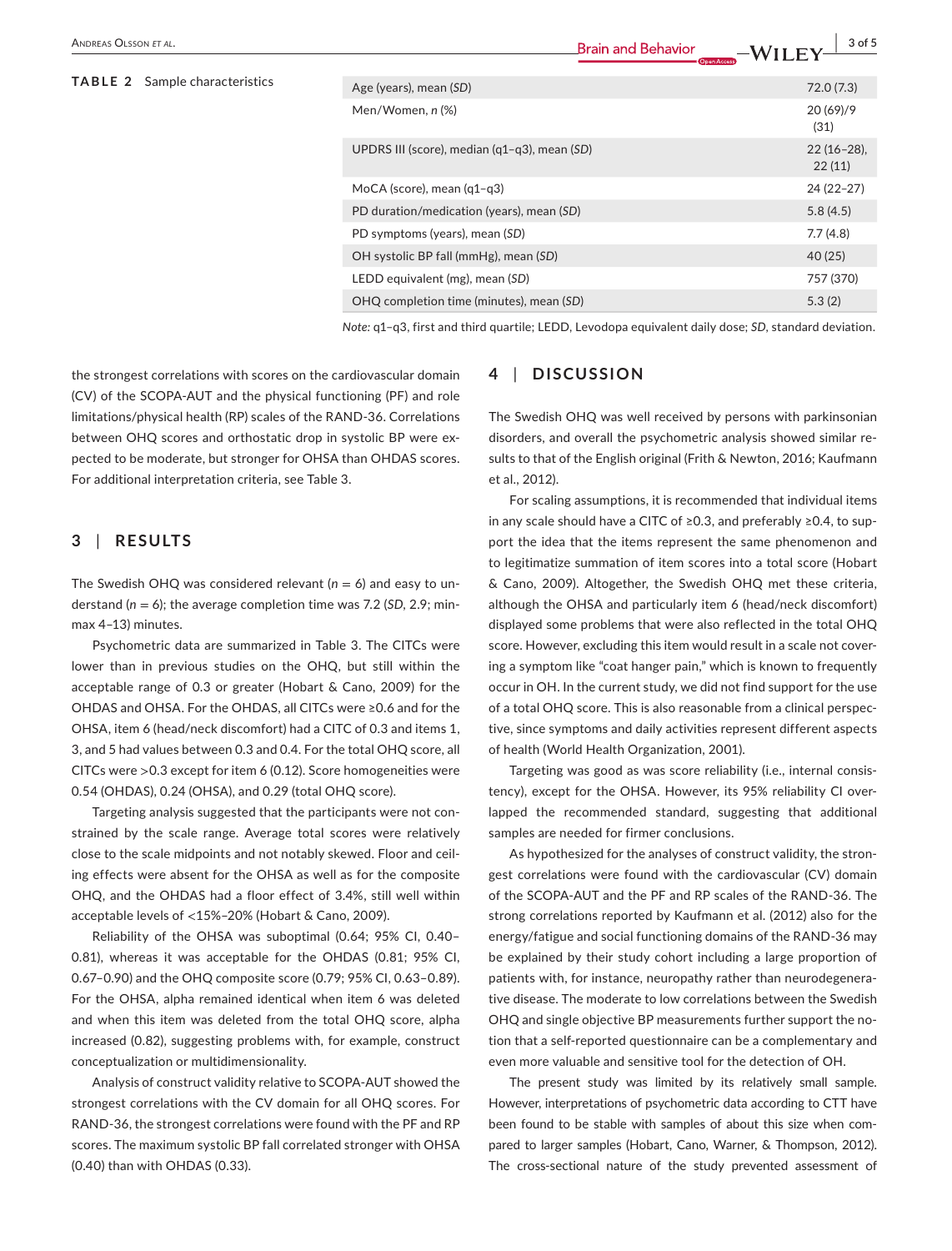## **TABLE 3** Summary of results

|                                                               | <b>OHSA</b>       | <b>OHDAS</b>   | <b>OHQ</b>        |
|---------------------------------------------------------------|-------------------|----------------|-------------------|
| Scaling assumptions                                           |                   |                |                   |
| Corrected item-total correlation (min-max) <sup>a</sup>       | $0.30 - 0.52$     | $0.60 - 0.67$  | $0.12 - 0.69$     |
| Targeting                                                     |                   |                |                   |
| Possible score range (midpoint)                               | $0 - 60(30)$      | $0 - 40(20)$   | $0-100(50)$       |
| Mean (SD) score <sup>b</sup>                                  | 23(9.8)           | 17(9.1)        | 40(16.2)          |
| Median (q1-q3) score <sup>b</sup>                             | $22(15.5 - 32.5)$ | $17(11.5-22)$  | $38(30.5 - 52.5)$ |
| Min-max score <sup>c</sup>                                    | $7 - 43$          | $0 - 35$       | $10 - 78$         |
| Floor/Ceiling effects (%) <sup>d</sup>                        | O/O               | 3.4/0          | O/O               |
| Min-max item floor/ceiling effects $(\%)^d$                   | $10 - 28/0 - 7$   | $7 - 14/0 - 7$ | $7 - 28/0 - 7$    |
| Skewness <sup>e</sup>                                         | 0.35              | 0.02           | 0.43              |
| Reliability                                                   |                   |                |                   |
| Coefficient $\alpha^f$                                        | 0.64              | 0.81           | 0.79              |
| Coefficient $\alpha$ when item deleted (min-max) <sup>g</sup> | $0.55 - 0.64$     | $0.75 - 0.79$  | $0.75 - 0.82$     |
| Construct validity <sup>h</sup>                               |                   |                |                   |
| SCOPA-AUT                                                     | 0.22              | 0.16           | 0.26              |
| Gastrointestinal                                              | $-0.07$           | $-0.07$        | $-0.09$           |
| <b>Urinary</b>                                                | 0.19              | 0.07           | 0.19              |
| Cardiovascular (CV)                                           | 0.39              | 0.34           | 0.40              |
| Thermoregulatory                                              | 0.27              | 0.19           | 0.30              |
| Pupillomotor                                                  | 0.03              | $-0.08$        | $-0.02$           |
| RAND-36 <sup>i</sup>                                          |                   |                |                   |
| Physical functioning (PF)                                     | $-0.50$           | $-0.46$        | $-0.53$           |
| Role limitations/physical health (RP)                         | $-0.70$           | $-0.36$        | $-0.64$           |
| Role limitations/emotional problems                           | $-0.33$           | $-0.27$        | $-0.37$           |
| Energy/fatigue                                                | $-0.32$           | $-0.08$        | $-0.25$           |
| <b>Emotional well-being</b>                                   | $-0.32$           | 0.09           | $-0.12$           |
| Social functioning                                            | $-0.31$           | $-0.03$        | $-0.19$           |
| Pain                                                          | $-0.10$           | $-0.28$        | $-0.28$           |
| General health                                                | $-0.41$           | $-0.15$        | $-0.32$           |
| Systolic BP difference max                                    | 0.40              | 0.33           | 0.38              |

OHDAS, Orthostatic hypotension Daily Activity Scale; OHQ, Orthostatic hypotension Questionnaire; OHSA, Orthostatic hypotension Symptom Assessment.

<sup>a</sup>Should ideally be ≥0.3 to support summation of item scores and ≥0.4 to support unidimensionality.

**bShould be similar to score range midpoint.** 

<sup>c</sup>Should cover most of the scale's possible score range.

 $\mathrm{d}$ Should be  $\mathrm{<}15\mathrm{%}$ –20%.

e Should be greater than −1 and less than 1.

f Should be ≥70 and ideally ≥80.

<sup>g</sup>Should not increase compared with alpha for the full scale

h Spearman's rho, ranges from −1 to 1, where 0 = no correlation.

i Correlations are negative due to opposite scoring directions (OHQ—higher is worse, RAND-36—higher is better).

psychometric properties such as test–retest stability and responsiveness, and the use of more modern methodology such as Rasch measurement theory (Hobart & Cano, 2009). Since this study focused on people with PD and MSA, it is not clear whether or not our results are applicable to all patients with OH, regardless of etiology. However, based on the previous studies on the English version (Frith & Newton, 2016;

Kaufmann et al., 2012), there is no reason to believe that the Swedish OHQ could not be reliably used in other patient groups. The study was also limited by the necessity to exclude some patients due to advanced disease. However, this was necessary because of inabilities to complete the self-reports due to severe cognitive difficulties, or to maintain a standing position during the OH measurements.